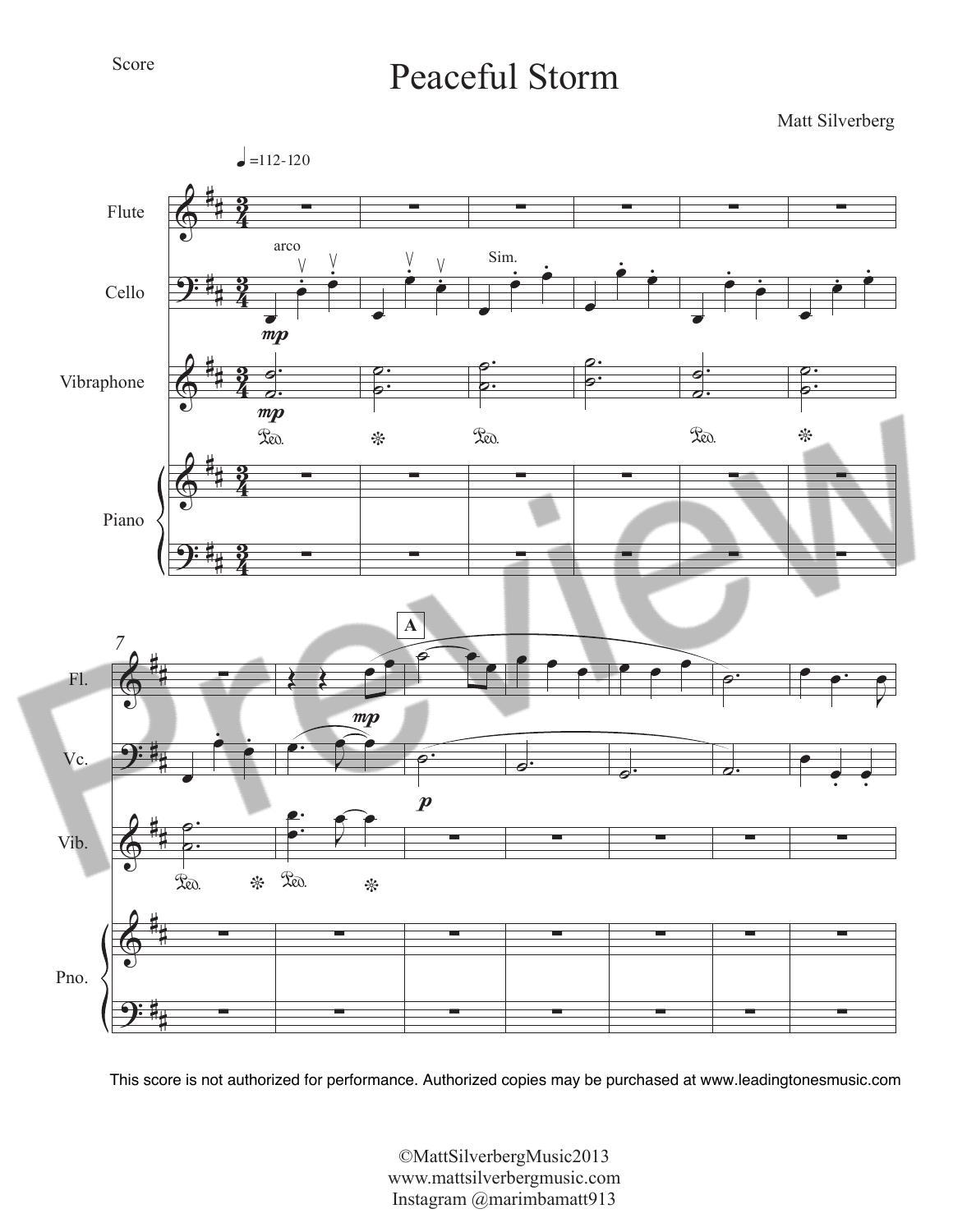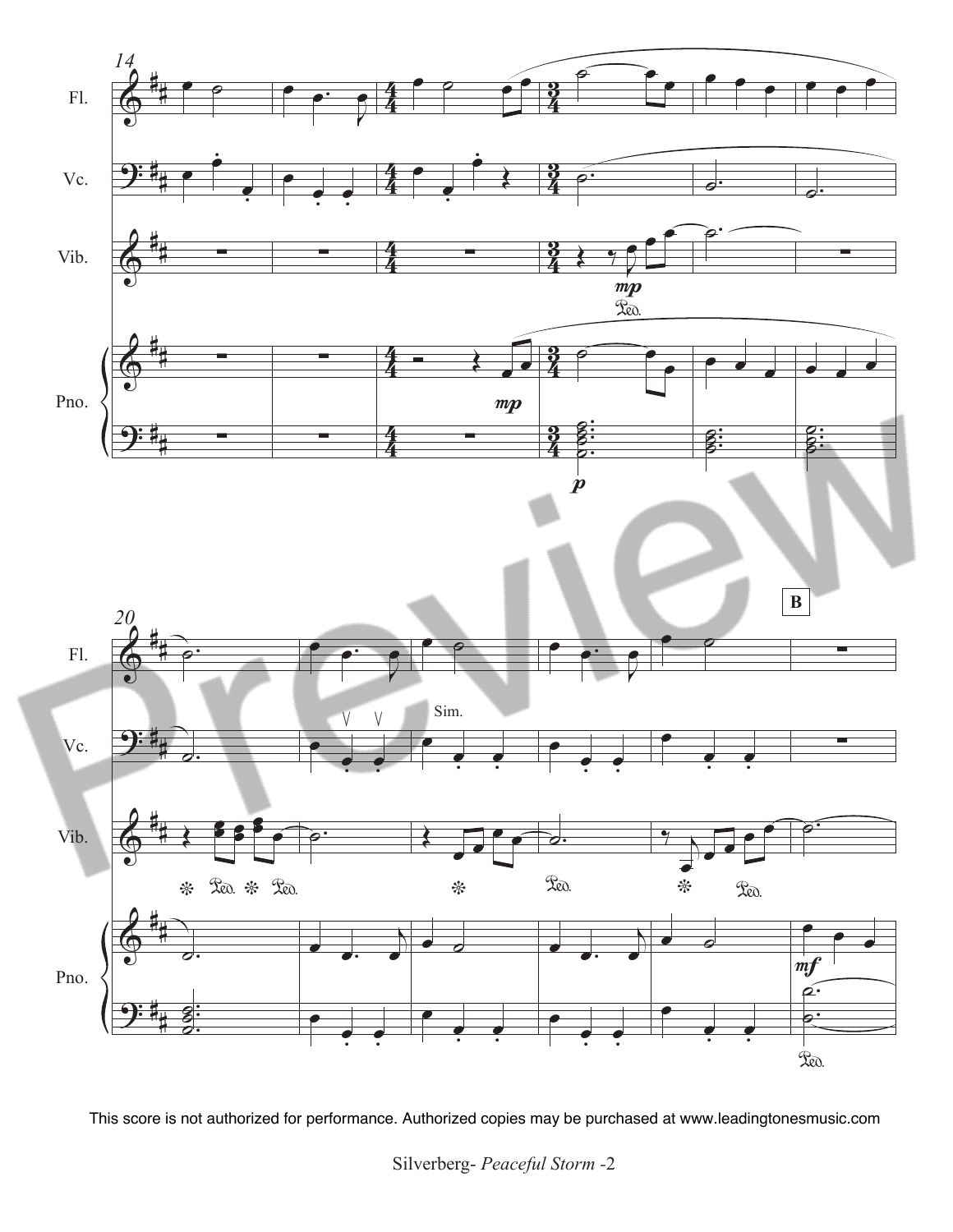

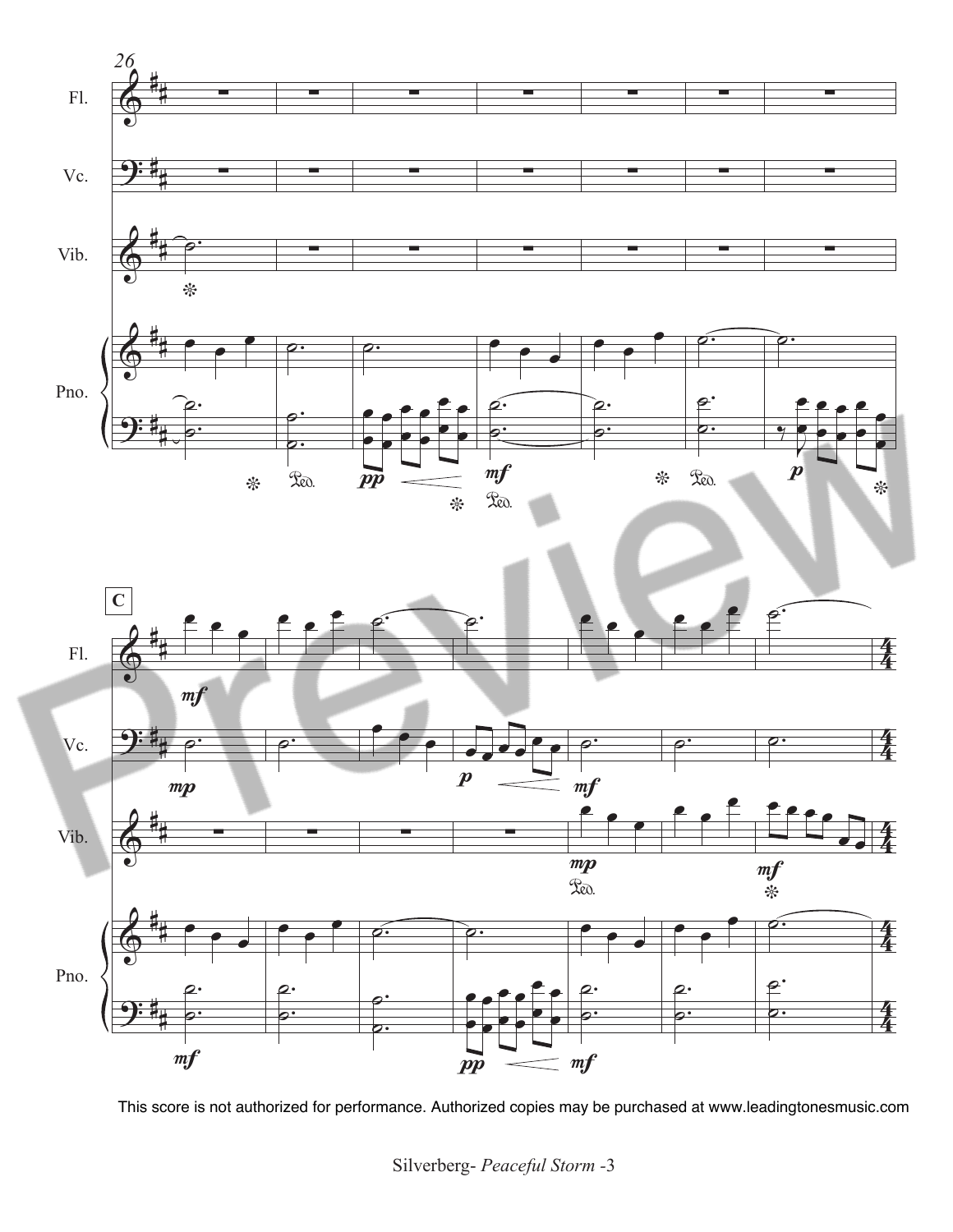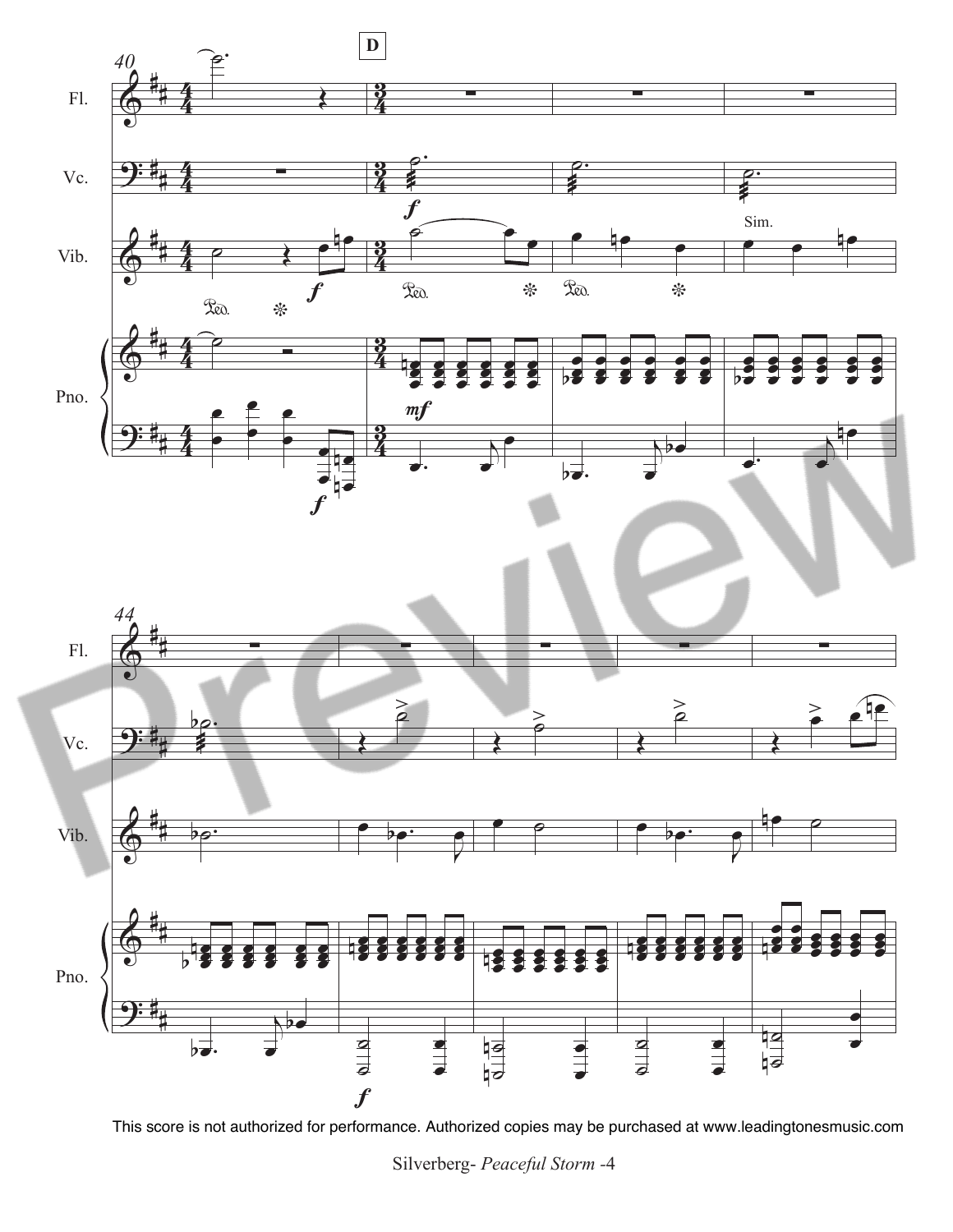

œ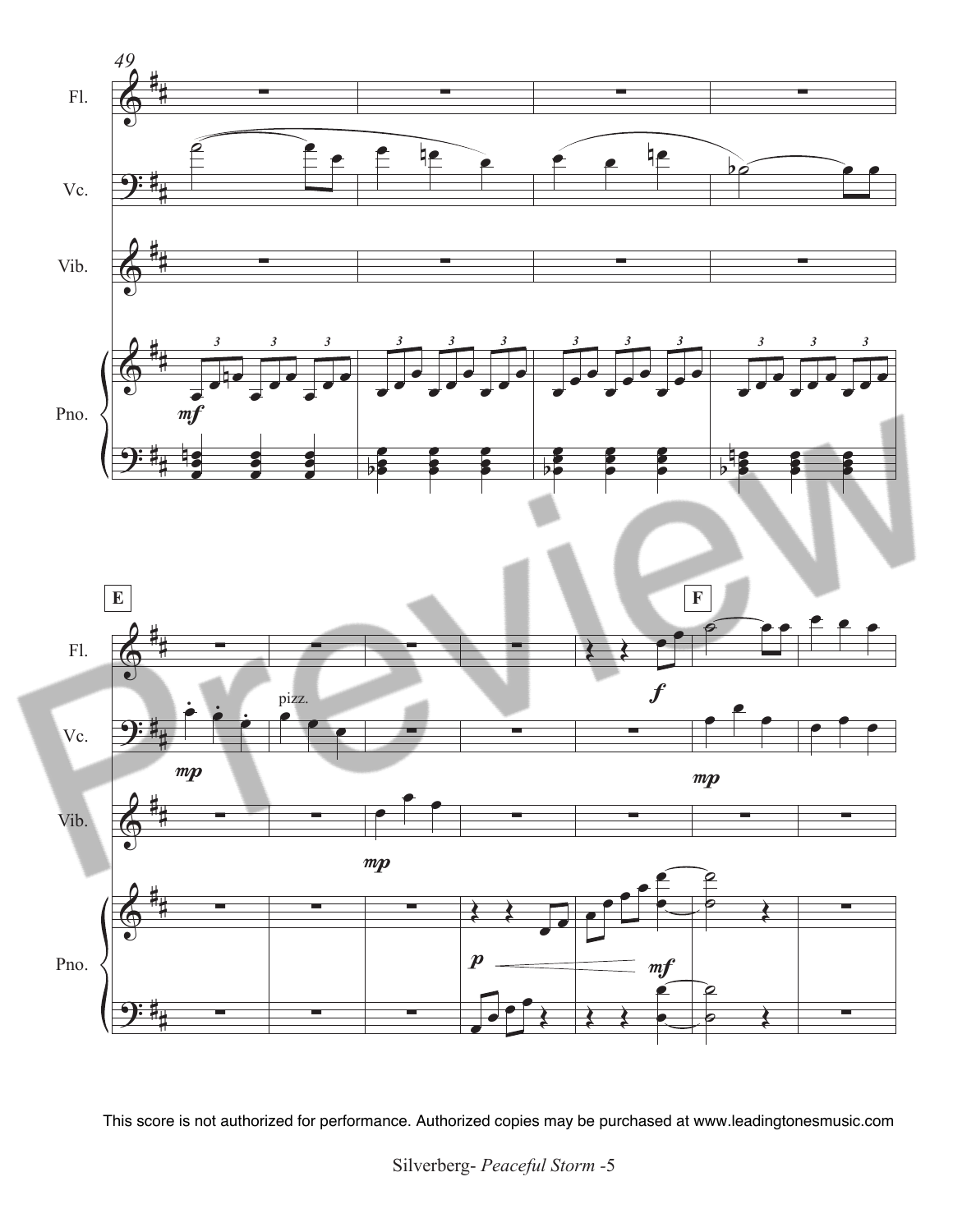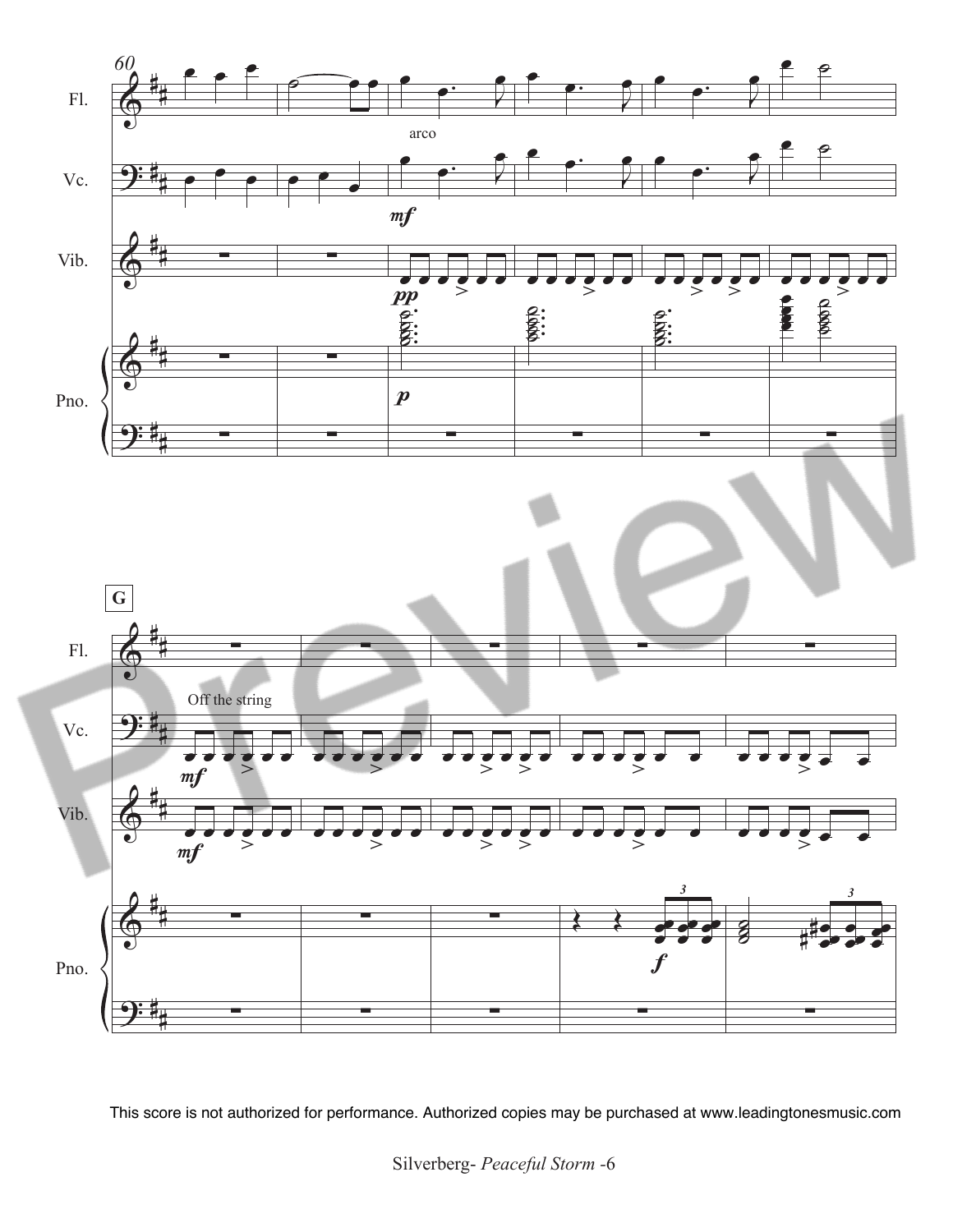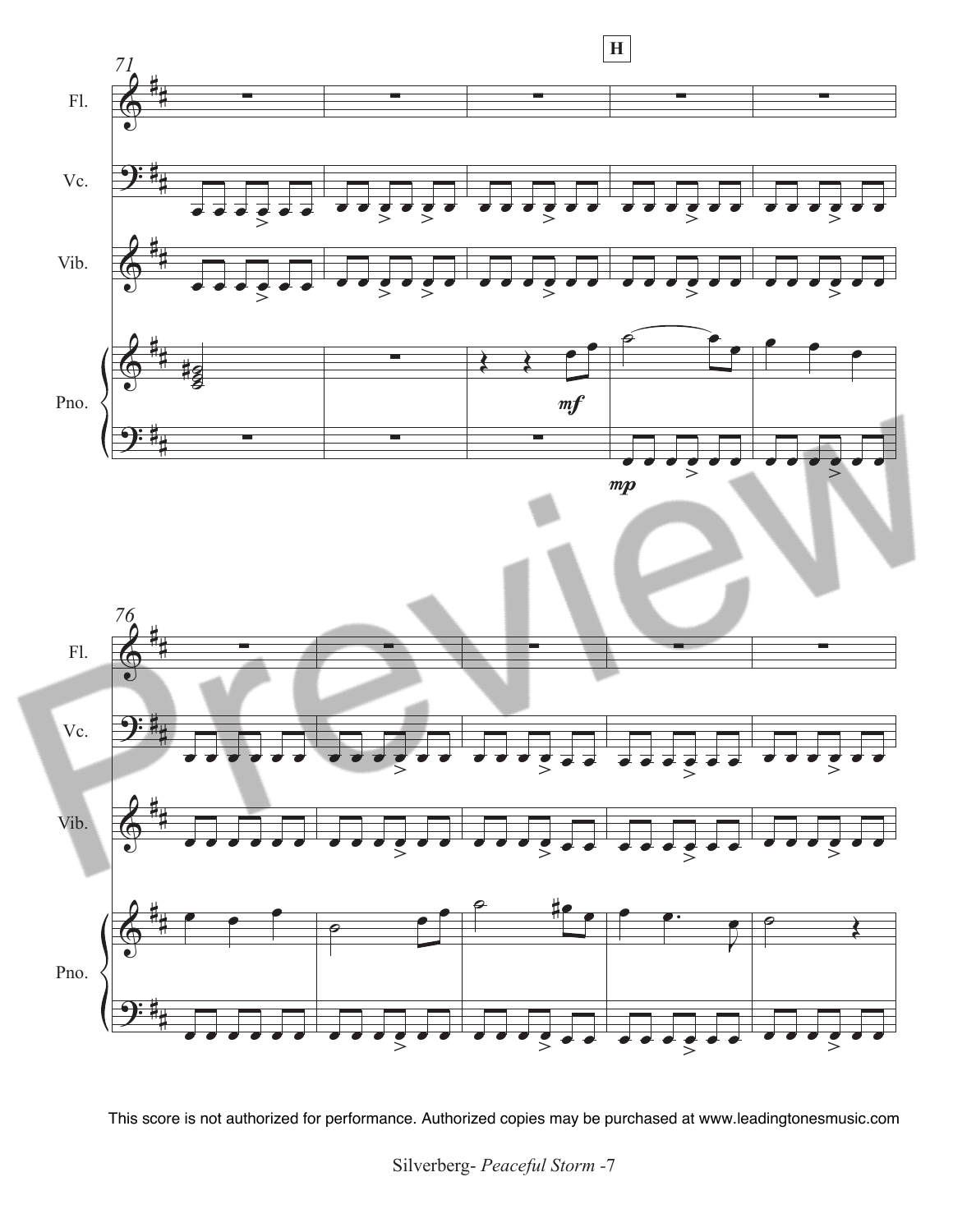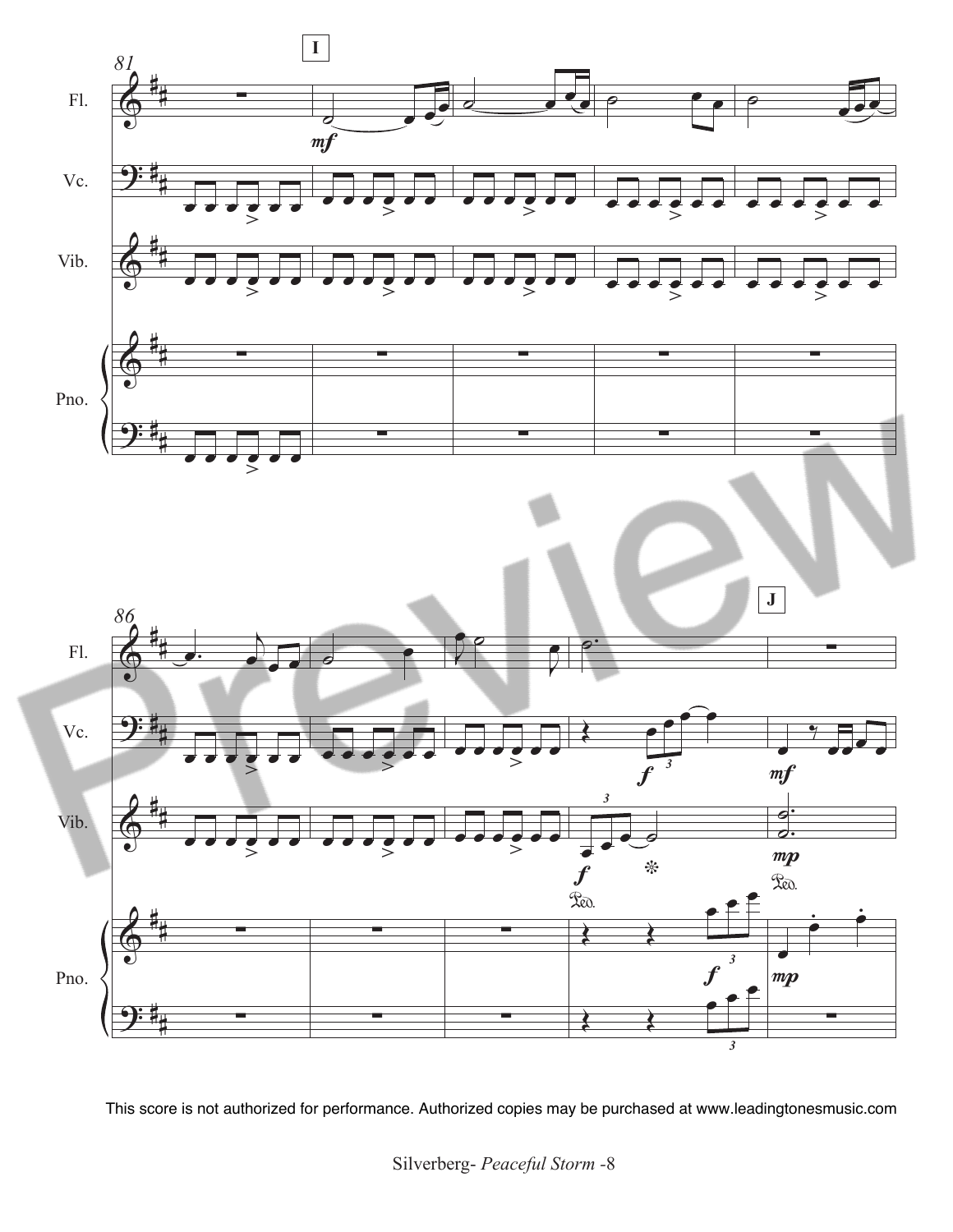